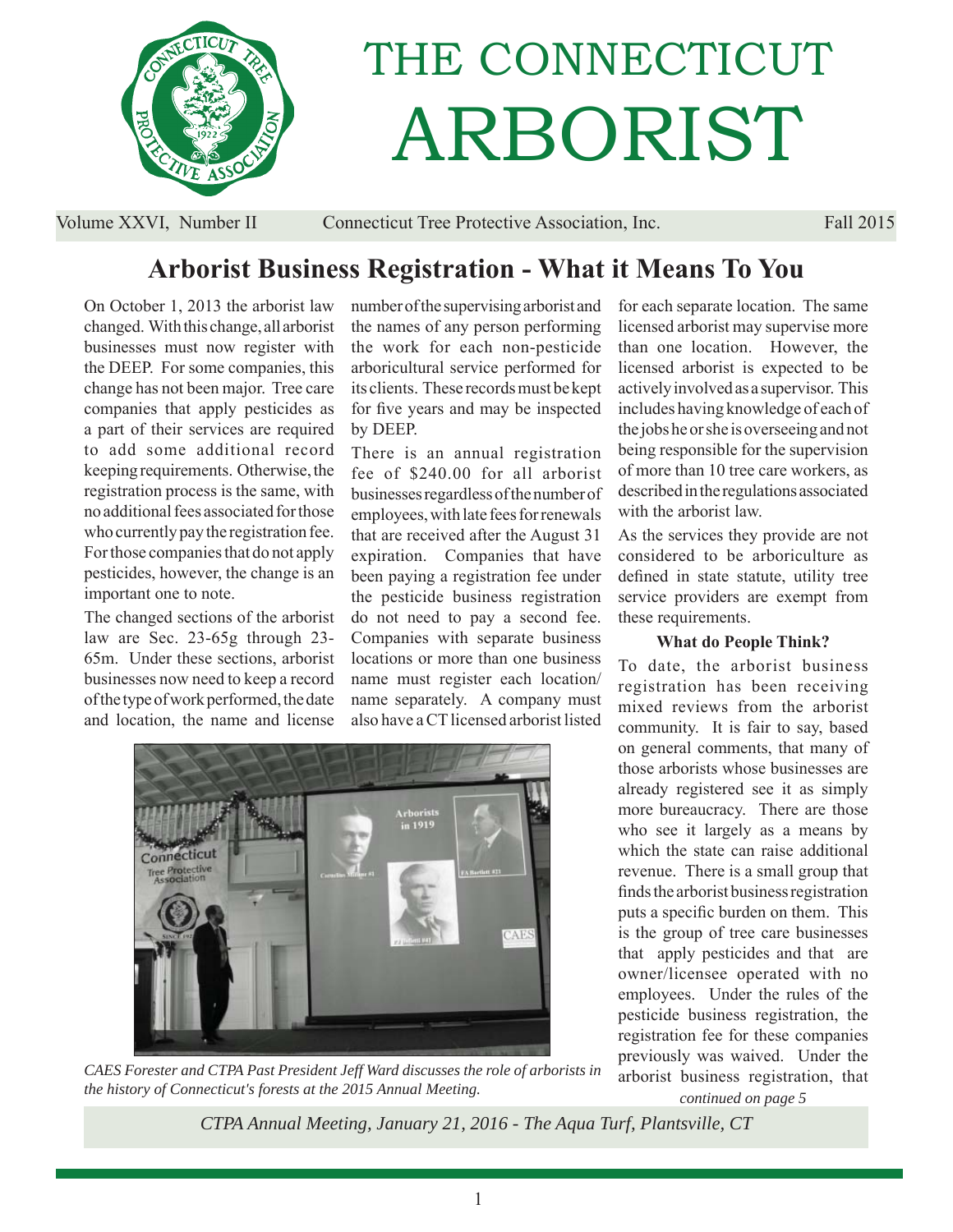# **CTPA Seeks New Board Members**

The board of CTPA is currently seeking candidates for board membership. It is looking for individuals who are committed to arboriculture and to advancing the care of trees in Connecticut; people who have a solid understanding of the goals of CTPA and who are willing to commit the time and effort needed to make CTPA better.

The board is looking for people who can help plan the future of the Association and then work to make those plans come to life. The Association continuously faces new challenges. Currently it is renting office space and needs to determine

## **CONNECTICUT TREE PROTECTIVE ASSOCIATION**

PO Box 1946 Wallingford, CT 06492 203-484-2512

> **PRESIDENT** Rich Mitchell

 **VICE PRESIDENT** Charlie Iselin

**SECRETARY - TREASURER** Bud Neal

**EXECUTIVE SECRETARY** Cathy Dvorsky

## **DIRECTORS**

Pat Flynn Chris Donnelly Dr. Claire Rutledge Karl Reichle Allan Fenner Patrick Parker Ken Bullard

*We advance the care of Connecticut's trees.*

Newsletter Staff and Editor Chris Donnelly

*The Connecticut Arborist* is an official publication of the Connecticut Tree Protective Association

CTPA's Web Site - www.CTPA.org

its next step regarding office and meeting space. With the upgrade of the website, someone is needed to spearhead communications. Over the past several years, the Association has introduced new annual events such as EHAP, the Climbing Competition, Arboriculture 101 and the Arbor Day celebration. Individuals are needed who can continue to bring enthusiasm and dedication to these activities and perhaps new ones as well. Plus, the Association will continue to hold its Summer and Annual meetings and otherwise provide service to its 800 plus membership.

## **Looking for the Right People**

No small order, but that is why CTPA is seeking the right people. To be a board member, an individual should plan on attending monthly board meetings as well as be able to donate on average a day's worth of time per month to CTPA. Board members are also expected to chair a CTPA committee by the end of their second year.

Individuals interested in being candidates should contact Rich Mitchell, President of CTPA, or Chris Donnelly, CTPA Past President. Please be prepared to provide either Rich or Chris with a

short bio and statement as to why you are interested in being on the board. The current Board will produce a slate of officers and directors at its November 10th meeting, to be voted on by the membership as a whole at its Annual Meeting in January.

Alternatively, if you as a member know someone whom you feel would make a great board member, please pass the name of that person on to either Chris or Rich. A current board member will contact this person to assess his or her interest in being on the board.

There is no monetary compensation for being on the CTPA Board of Directors – the reward comes in providing service to highlyrespected, highly-motivated group of individuals who are of the same mind when it comes to the importance of trees and tree care. Within just a few short years, CTPA will be celebrating its 100th anniversary. Achieving that milestone will be testimony to the solid leadership the organization has received over the past century – and that will no doubt continue when CTPA enters its second 100 years.

Rich Mitchell email: *rich.mitchell@ altec.com*

Chris Donnelly email: *cmdonnelly@ aol.com*



*The 2014 and 2015 Boards, gathered for a holiday photo. CTPA's 2015 President Rich Mitchell and 2014 President Ken Placko are in the front row.*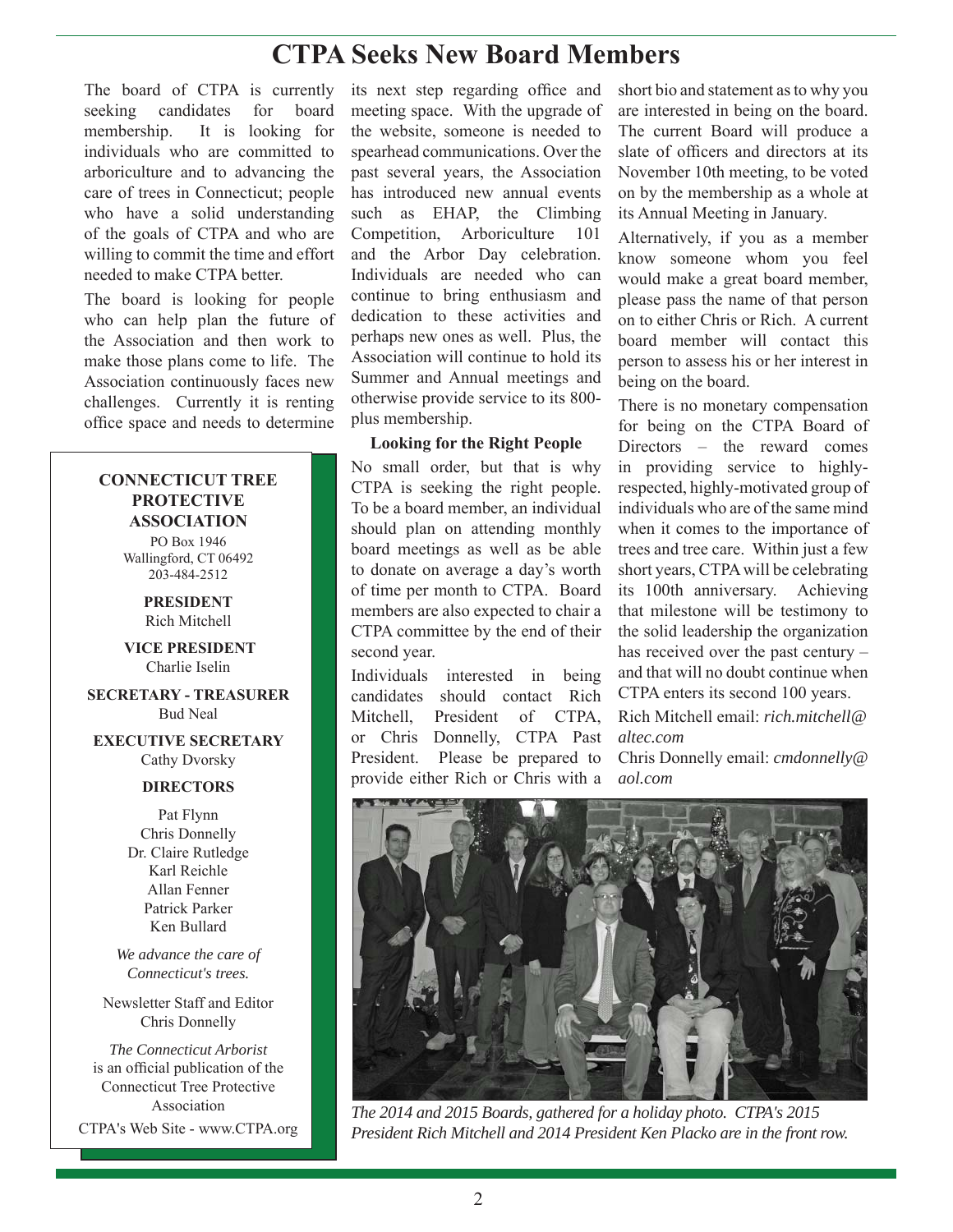# **Wood Chipper Safety - the Basics of Doing it Right** *by Bud Neal, Owner, Neal Tree Service*



*Chippers have long been a part of tree care and are considered essential by most tree care companies. Using chippers safely is also essential to doing tree care correctly.*

Wood chippers are machines that require the utmost attention to safety from all who use them. After all, any machine that can turn several hundred pounds of solid wood into chips in a matter of seconds and then blow them out of a chute and into the back of a truck is a force to be reckoned with. To the chipper, flesh and bone are nothing. It takes a mere blink of the eye to go from just another busy workday to major tragedy. The difference between the two is the attention that the chipper operator, and indeed everyone around on the job site, pays to safety.

#### **Basic Safety Tips**

Here are a few comments to help keep you in the right frame of mind regarding chipper safety. First, personal protective equipment, PPE, is your number one priority. This includes a hard hat to protect you from bumps, face protection to guard against whipping limbs and flying debris, eye protection and hearing protection. Baggy clothing, bucket harnesses or chaps are all invitations to disaster, as in feeding brush could snag this clothing and pull the individual in. If you are wearing a protective vest, wear the kind that breaks away. Wear snug fitting gloves. Good work boots are always a good investment, for protecting toes and ankles as well as reducing work fatigue.

If your chipper came with a push paddle, make sure you have it handy and make use of it. If you don't have one, use a longer piece of brush to push the small materials into the rollers. Do not, DO NOT, push small material into the rollers by leaning into the feed area. Poly forks and poly shovels will also do the job – if they go through the chipper, no damage should result.

The winch cable is designed to assist in dragging brush to the feed table of the chipper. It is not designed to force

material into the rollers is one of the ways that cables get sucked into the knives and cause damage to the machinery. Make sure that the winch cable is drawn up when not in use. Leave no slack for infeeding brush to grab on to and strip the cable from off of the drum and into the knives. The 'last chance' cables are just that – if you are in danger of falling into the chipper or are even on your way in, the last chance cables are set up so that you can grab them and reverse the direction of the rollers. Not all machines have these sorts of cables. On other machines, the 'panic bar' serves a similar function. If your machine has last chance cables or a panic bar, be sure that they are intact and in good repair. You don't want your last thought to be, "I was going to fix that tomorrow."

## **Think of Positioning**

Make sure that you keep the work area safe. Proper placement of the chipper is important. Do not have the feed table close to the ground. Keep it as high as possible so that you do not get pulled in by the brush grabbing your feet or legs. Keep the work area clean around the chipper and especially around the feed table, so that you or others do not trip. You should avoid chipping by yourself – other co-workers should be around. Just as in tree felling, always have an avenue of escape from the chipper.

If for some reason you have to go to the other side of the chipper while the chipper is in use and your feed table has brush on it, walk around the back of the brush or in front of the truck. Do not step over the brush to get to the other side.

Do not leave the chipper running unattended. If you have to drag brush from around the house, turn the chipper off until you have gathered enough brush and brought it to the chipper. Then start the chipper again. A running chipper with no operator around is only asking for trouble.

Do not let the homeowner or any person not employed by your company feed the chipper. Keep them a safe distance away! Remember, the chipper doesn't think on its own. You have to do the thinking for it. Do not give up that responsibility.

On disc chippers, one side of the feed table is used to feed brush, usually the right side. On many occasions, the brush will have a tendency while being fed into the chipper to slam hard left. Be aware of this possibility. Feed from the correct side so that the hydraulic transfer valve is handy. If a problem occurs, you can disengage the feed wheels.

## **Maintenance and Training**

material into the knives. Using the cable to help push <sup>18</sup> clean and functioning properly, to<br>*continued on page 4* Chipper maintenance is also very important – an unmaintained chipper is a dangerous chipper. Check the oil and water levels daily. Use a back pack blower to clean the chipper off after use. Make sure that the radiator is clean and functioning properly, to avoid overheating.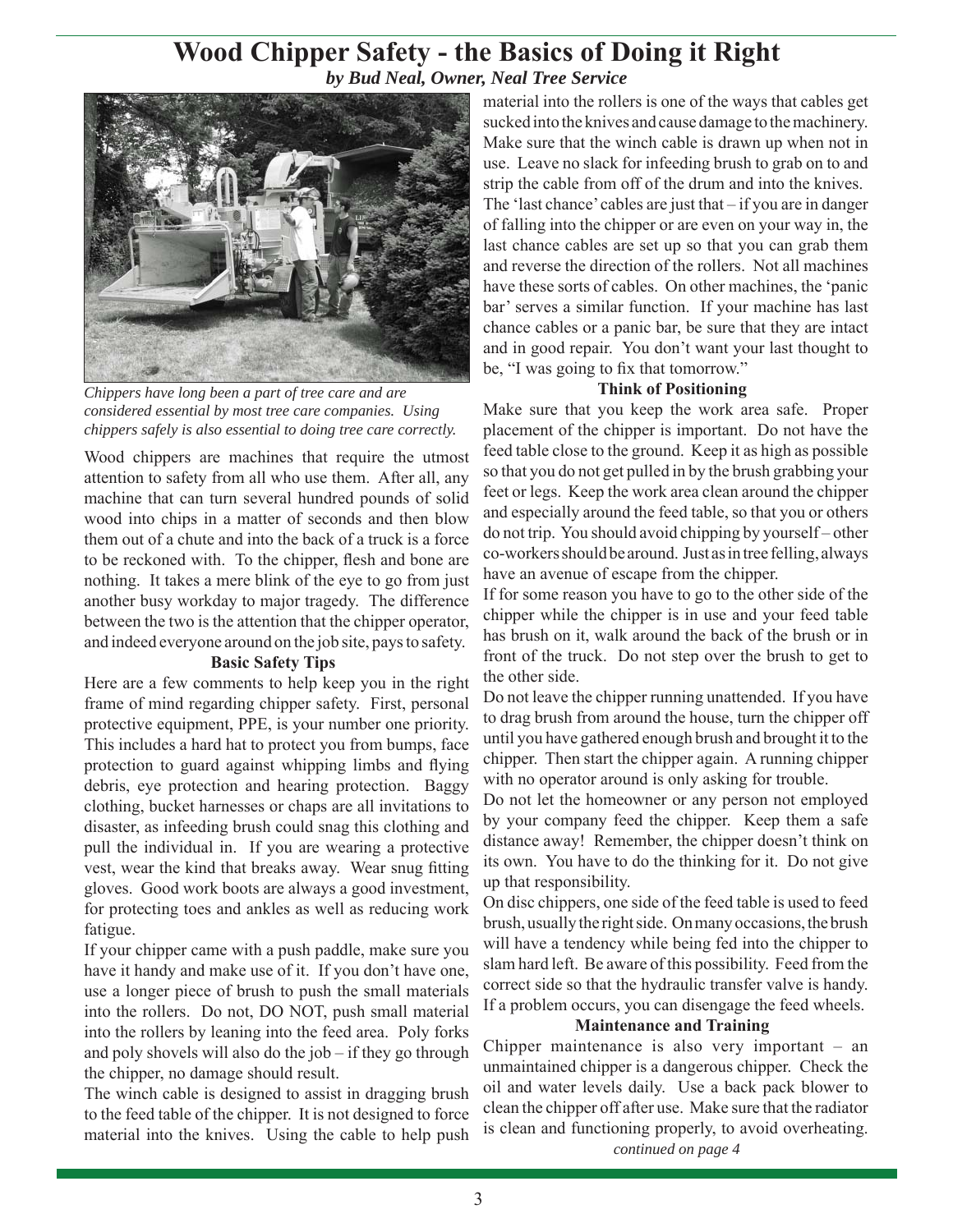# **Wood Chipper Safety** *(continued)*

Knives should be kept sharp. Bed knives should be rotated or sharpened when worn. Keep the gap between the knives and the bed knife as to close to the manufacturer specifications as possible. Have the machine serviced at the manufacturer's recommended intervals. Grease the chipper as recommended. You will get years of service from a well-maintained chipper with sharp and properly adjusted knives. Maintenance is an investment that pays you dividends. Be sure you are properly trained before using any machine, but especially a chipper. If you do not feel you are adequately trained, say so – do not work with the machine until you are comfortable. Do not fear the chipper but do respect it. Ask your boss if you have any questions – if he or she gives you a hard time, remember this – it is easier to get a new boss than it is a new arm or a new leg.

Always, above all, think!! And, if you retain only three words from this article, they should be "SAFETY, SAFETY, SAFETY". Thank you.



*The top photo illustrates the feed control bar and the panic bar on a chipper, while the bottom photo shows the last chance cables, also known as emergency pull ropes. These pictures are from the OSHA Safety and Health Information Bulletin on Wood Chippers: https://www.osha.gov/dts/shib/shib041608.html*

**Accident Statistics Regarding Wood Chippers:** A study by the Center for Disease Control found 31 deaths due to wood chippers for the years 1992-2002, with 68% occuring from someone being pulled into the chipper. The study also reported 2.042 injuries, with 60% of those being to the upper extremities. In the years 1992-96, 155 of the injuries were amputations. The OSHA Bulletin menitioned above provides similar numbers, with there being 39 fatalities from 1996-2005. Go to: www.cdc.gov/mmwr/preview/mmwrhtml/mm5348a2.htm

# **The OSHA Quick Card on Chipper Safety**

*OSHA has produced a series of "Quick Cards" relating to safe workplace practices. These cards are designed to be easily printed and displayed. The on-line link for this safety card is: https://www.osha.gov/Publications/ chipper\_machine.html*

Chipper machines cut tree limbs into small chips. Hazards arise when workers get too close to, or make contact with, the chipper. Contact with chipper operating components (blades, discs or knives) may result in amputation or death. Workers may also be injured by material thrown from the machine. To minimize these hazards, use appropriate engineering and work practice controls, including worker training.

## **Hazards**

- *Workers making contact with or being pulled into the chipper.*
- *Hearing loss.*
- *Face, eye, head or hand injuries.*

# **Safe Work Practices**

- *Never reach into a chipper while it is operating.*
- *Do not wear loose-fi tting clothing around a chipper.*
- *Always follow the manufacturer's guidelines and safety instructions.*
- *Use earplugs, safety glasses, hard hats and gloves.*
- *Workers should be trained on the safe operation of chipper machines. Always supervise new workers using a chipper to ensure that they work safely and never endanger themselves or others.*
- *Protect yourself from contacting operating chipper components by guarding the infeed and discharge ports, and preventing the opening of the access covers or doors until the drum or disc completely stops.*
- *Prevent detached trailer chippers from rolling or sliding on slopes by chocking the trailer wheels.*
- *Maintain a safe distance (i.e., two tree or log lengths) between chipper operations and other work/workers.*
- *When servicing and/or maintaining chipping equipment (i.e., "unjamming") use a lockout system to ensure that the equipment is de-energized.*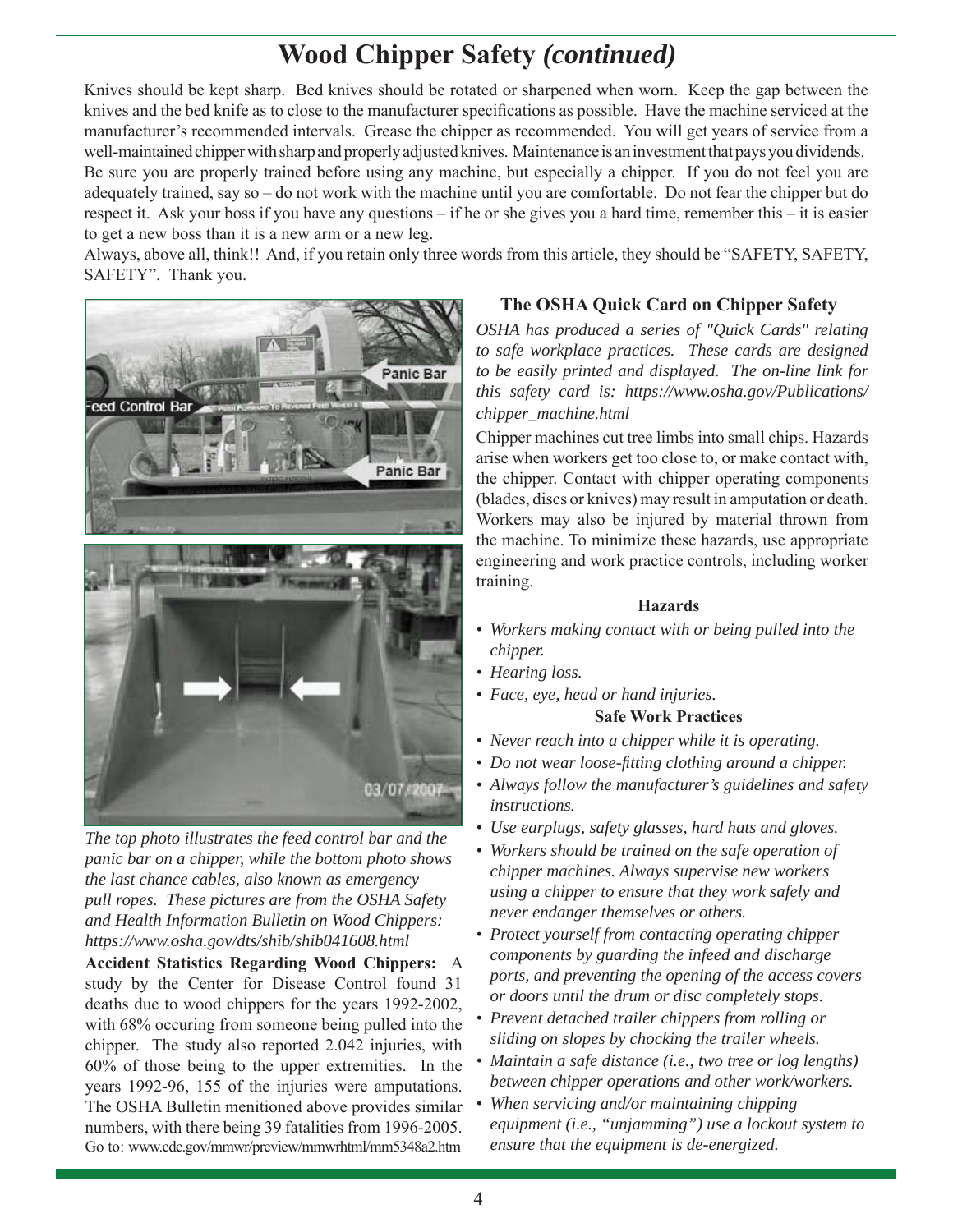# **Arborist Business Registration** *(continued)*

opportunity no longer exists – there is no 'single applicator' exemption for arborist businesses.

# **What is CTPA 's Position?**

In general, though, most arborists and others in tree care are unclear as to what benefit comes to them from having these new requirements.

Mostly, there seems to be an overall lack of awareness regarding this change in the arborist law. For example, an informal survey by an intern within the DEEP Pesticide Management Program of tree care services advertised either on the web or in print showed that many tree care companies have not yet registered as arborist businesses.

#### **Why was this Change Made?**

DEEP sought passage of the arborist business registration largely to help correct a mismatch between the arborist licensing provisions and the way that tree care is actually done in the state. In virtually all cases, it is an individual who becomes licensed as an arborist, and so it is these arborists, as individuals, who are authorized under the statute to "advertise, solicit or contract" to do arboriculture. However, in the vast majority of cases, the client does not enter into a contract with an individual but with a company. While that might sound like a minor bureaucratic problem, it actually makes enforcing the arborist license much more difficult. Previous to the business registration requirement, companies did not need to indicate whether they had a licensed arborist on board. DEEP had to work that much harder to determine whether or not there was a licensed arborist on staff when the work was being sold and when it was being conducted. Plus, it was easy to hide the facts from a potential customer. How much effort is a customer willing to go through to verify the credentials of a company when there is no official database to refer to?

Where does one go to learn whether a specific company has a properly licensed arborist on board? The business registration changes all of that. Now, inspectors can simply look up a company and see if it is registered and has a designated licensed arborist who

works for it. This is true, whether they are learning about a company from an ad, a contract or a customer complaint. Verification is simple, with false statements having the potential to be the basis of serious fines.

It should be noted that, as DEEP sees this law, it not only helps them in going after unlicensed tree workers and companies that cheat; it also puts DEEP in a better position to identify who is responsible when there are reports of poor quality tree work. This does happen occasionally. DEEP has always made the point that the arborist law is not the arborist-protection law. As a state agency, it has a duty to the citizens of Connecticut at large, and not just to the group it regulates.

CTPA supported this bill when it was first proposed and still supports it now that it is in law. However, in the process of going from proposed bill to law, a key provision was left out. CTPA is strongly encouraging that this provision be restored.

This key provision has to do with the requirement for each registered arborist business to display its business registration number (the so-called "b-number"). As originally discussed, the arborist business registration was to mirror the pesticide business registration. The law creating that registration requires that each pesticides business "… display the registration number assigned to it by the commissioner on the body of any motor vehicle used by it in the course of business, in any newspaper advertisement for the business, on any billboard advertisement for the business, and in any advertisement for the business placed in the generally circulated telephone directory. Any such business shall further include the number in any written contract it enters into for provision of pesticide application services." (CGS 22a-66c(d)).

If this provision were to be restored, it would be a great help in identifying companies that do not comply with the arborist law. Simply by looking at a tree care company's truck, anyone – from potential customer to competing arborist to DEEP inspector – could determine whether or not that company is following the law. Of course, a company could be fraudulent in its use of the b-number, but then that becomes another issue.

## **The Final Word**

The bottom line from all of this is that CTPA encourages all arborist businesses to learn about and comply with the provisions of the arborist business registration requirement. In the long run, the provisions will help legitimate arborist businesses by making it easier for those companies to be identified, as well as easier for DEEP to go after those individuals and companies that disregard the law.

Additionally, CTPA encourages DEEP and the Legislature to correct the omission that currently exists in the business registration provisions of the arborist law. The arborist business registration should have the same display requirements for the b-number as exist for the pesticide business registration. CTPA encourages its members to alert their legislators as to this gap in the current law.

**Please Note:** The CTPA Workshop Series on "Arboriculture and Communication" has been canceled. The sessions scheduled for November 19th and December 4th will not take place on those dates.